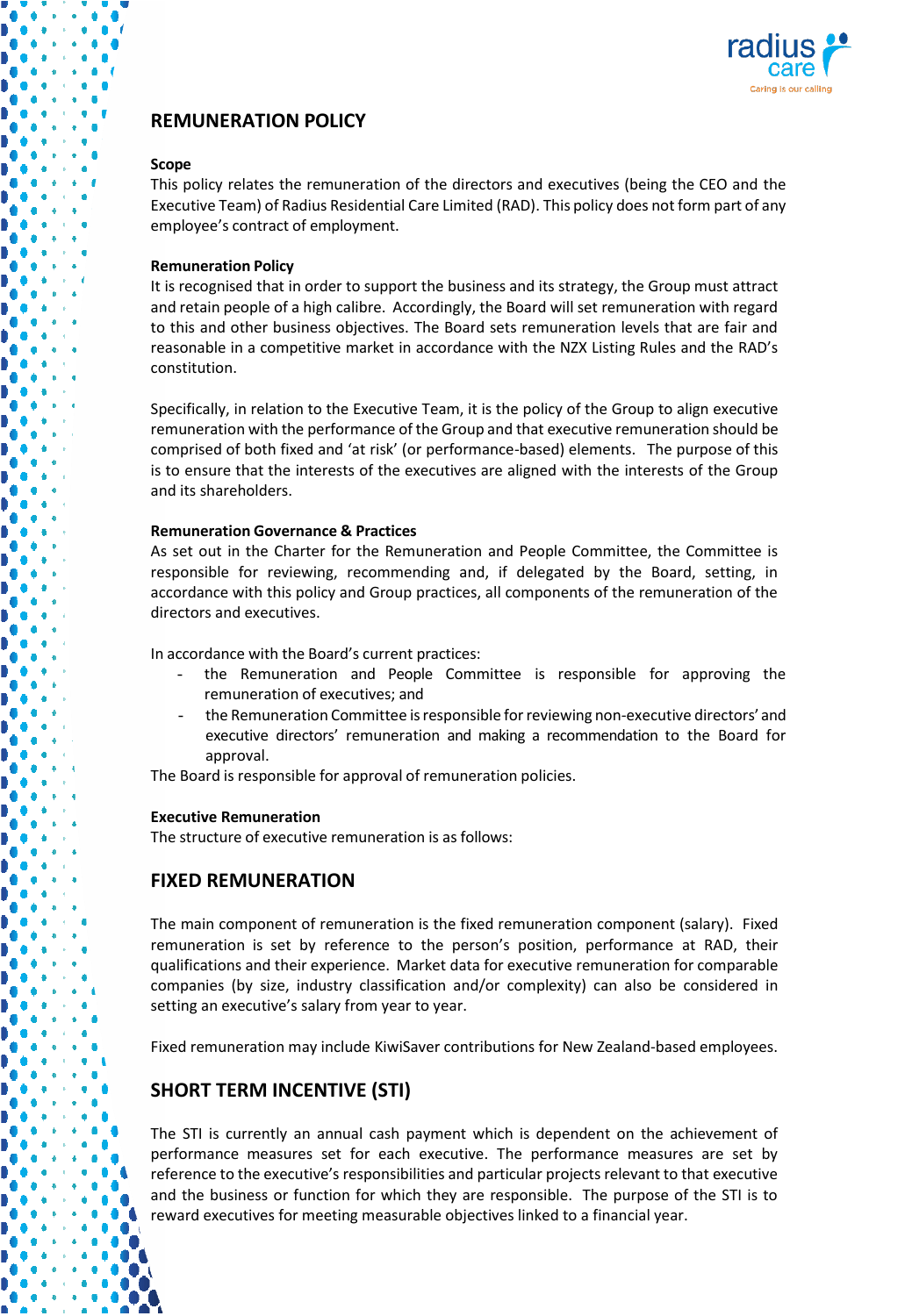

Any share issue as part of remuneration (for example, as part of a long-term incentive plan) must be approved by the Board.

For example, for executives that are responsible for businesses in the Group, their performance measures may be set by reference to the performance of that business and the Group as a whole. For executives that have functional responsibilities, their performance objectives may be set by reference to the financial performance of the Group.

# **LONG TERM INCENTIVE (LTI)**

RAD Group has a long-term incentive share plan.

The performance conditions related to an LTI plan are generally related to the performance of the Group over a 'performance period' (usually three years). The purpose of the LTI plan is to align a portion of executives' remuneration with the medium to long term performance of the Group.

The Committee determines whether an LTI plan will operate and the extent (if any) to which each executive is invited to participate in an LTI plan.

### **Weightings of Components of Remuneration**

The weightings of the remuneration components are determined by the Committee from time to time having regard to market practice, the responsibilities of the CEO and her or his direct reports, the performance of the Group and any projects of the Group from time to time.

RAD will provide a summary of the weightings of the remuneration of the CEO and their direct reports in its Corporate Governance Statement.

### **Director Remuneration and Expenses**

The remuneration of directors should be set by reference to the time commitment and responsibilities of the directors (including any commitment as a member of a Board committee). Market rates for director remuneration for comparable companies (by size, industry classification and/or complexity) can also be considered.

Director remuneration is usually in the form of fees however it may be acceptable for there to be a component of equity-based remuneration.

Directors may provide consultancy services to RAD with the approval of the Board.

Non-Executive Directors should not receive performance-based remuneration. Accordingly:

- fees should be 'fixed' in that they are not variable year-to-year based on the performance of the Group
- equity-based remuneration (if any) should not be linked to performance hurdles or requirements.

An additional allowance may be paid in recognition of additional work, for example for any merger, takeover or capital raise activity.

In addition, termination or retirement benefits (such as 'golden parachute' payments) should not be paid to directors.

Executive directors shall be paid separately for their Executive duties as determined by the Board.